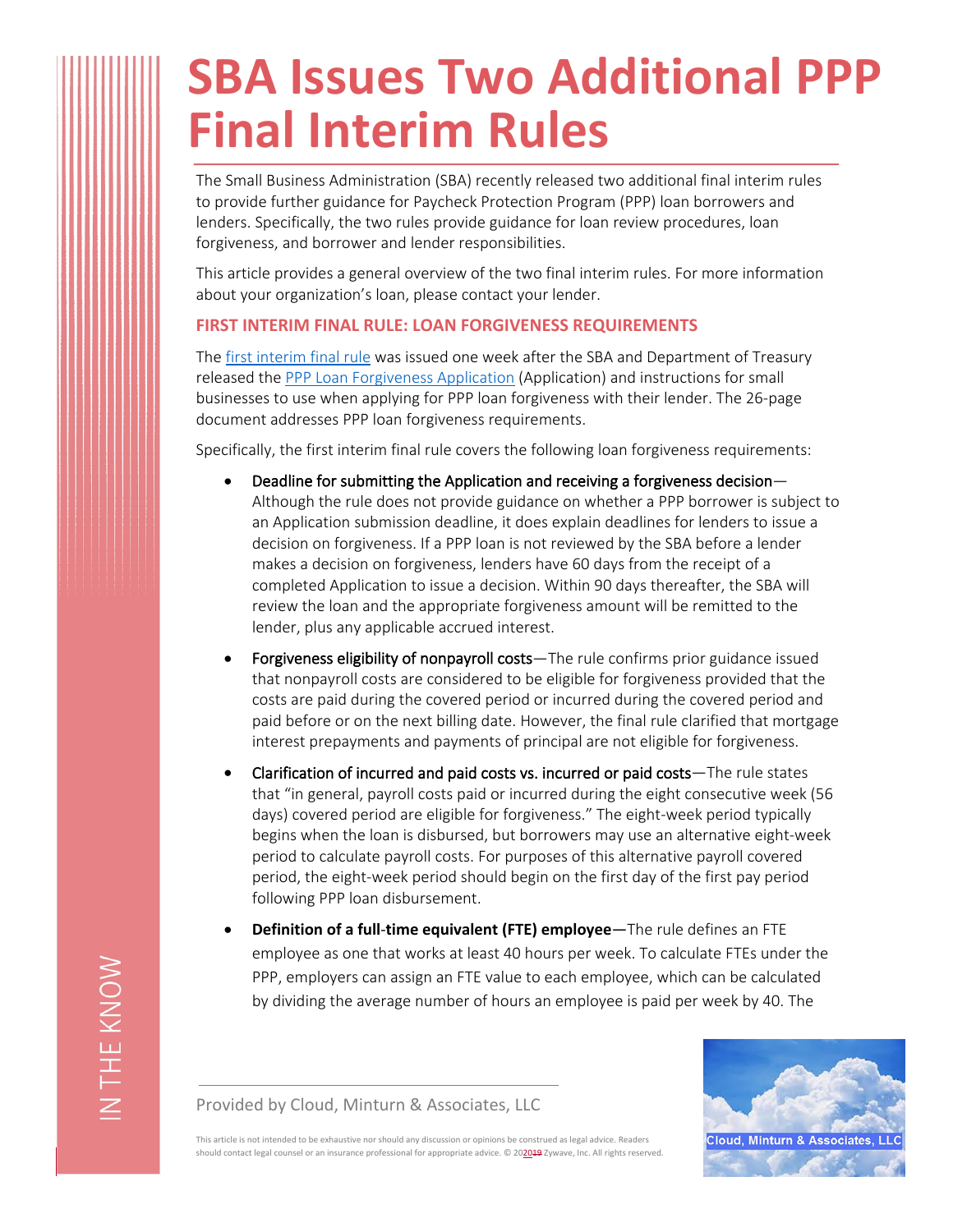calculated amount can be rounded to the nearest tenth but cannot exceed 1.0.

- **Compensation and payment clarifications**—The rule provides guidance related to caps on compensation for owner-employees and self-employed individuals, as well as whether bonus and hazard pay and payments to furloughed employees are eligible for forgiveness. The guidance issued in the rule is as follows:
	- o **Compensation caps**—The rule explains that owner-employees are limited to their 2019 employee cash compensation, retirement and health care contributions. Self-employed individuals who file Schedule C are limited to owner compensation replacement income from 2019, and general partners are limited to their 2019 self-employment earnings, minus section 179 deductions, depletion from oil and gas properties and partnership expenses that are not reimbursed, multiplied by 0.9235. In addition, retirement and health care contributions for self-employed individuals and general partners are not eligible for forgiveness.
	- o **Payment clarifications**—The rule explains that, provided that cash compensation does not exceed \$100,000 on an annualized basis, payroll payments to furloughed employees, as well as bonuses and hazard pay are considered eligible payroll costs for forgiveness.
- **Waived reductions in loan forgiveness for offering to rehire employees**—The rule confirms prior guidance that states reductions in loan forgiveness may be waived if an employee rejects the borrower's good-faith written rehire offer or restoration of store hours for the employee. The rule states that borrowers must inform their state's unemployment office of the rejected offer of employment within 30 days of the offer rejection.

In addition to the above guidance, the first interim final rule explains that salary and hourly wage reductions in loan forgiveness will only be taken into account if the wage reductions are not attributable to an FTE reduction. For more information about the first final interim rule, click [here](https://home.treasury.gov/system/files/136/PPP-IFR-Loan-Forgiveness.pdf) to read the full text.

## **SECOND INTERIM FINAL RULE: LOAN REVIEW PROCEDURES AND RESPONSIBILITIES**

The [second interim final rule](https://home.treasury.gov/system/files/136/PPP-IFR-SBA-Loan-Review-Procedures-and-Related-Borrower-and-Lender-Responsibilities.pdf) discusses loan review procedures and related borrower and lender responsibilities.

Specifically, the 19-page document provides the following guidance:

- **Loan review procedures**—The rule explains the different types of Application loan reviews that may take place, which include:
	- o **SBA review of individual loans**—In some cases, the SBA may review a PPP loan if deemed appropriate. If the SBA reviews an individual PPP loan, the lender must be notified in writing and the borrower must be notified within five business days. During these five days, the lender must transmit the borrower's initial Application and supporting documentation, as well as the borrower's Application to the SBA. The lender must also request the borrower submit the Application's Schedule A Worksheet and submit this worksheet to the SBA within five days of its receipt, and submit a signed and certified transcript of the borrower's account and a copy of the PPP note.

Additionally, the SBA's Administrator is authorized to review the following items:

- **Borrower eligibility**
- **Amount and use of loan funds**